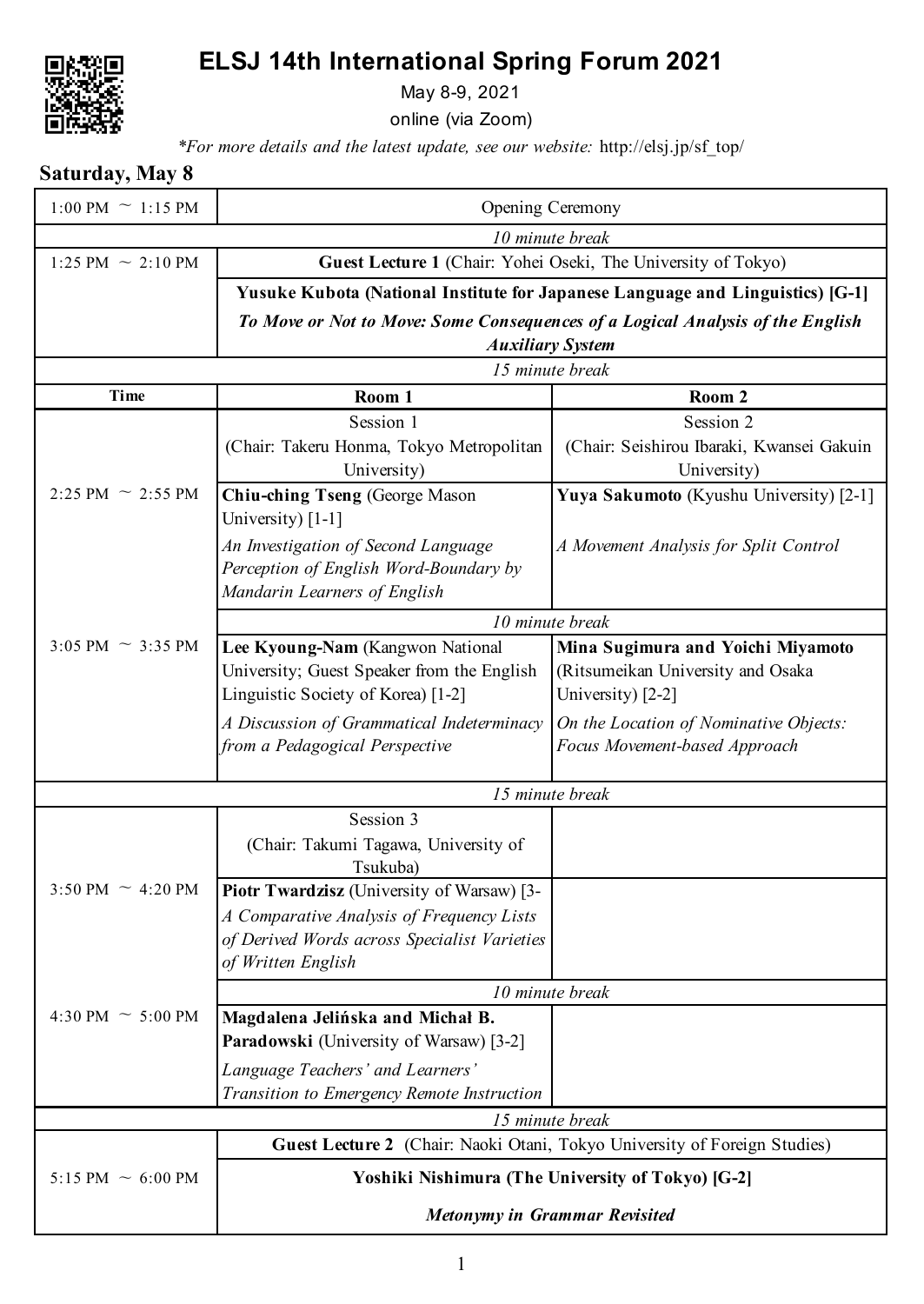## **Sunday, May 9**

| Time                       | Room 1                                                                                                            | Room 2                                                                                       |
|----------------------------|-------------------------------------------------------------------------------------------------------------------|----------------------------------------------------------------------------------------------|
|                            | Session 4                                                                                                         | Session 5                                                                                    |
|                            | (Chair: Sumiyo Nishiguchi, Otaru<br>University of Commerce)                                                       | (Chair: Saeko Urushibara, The University of<br>Kitakyushu)                                   |
| $10:00$ AM $\sim 10:30$ AM | Charlie Siu (Sun Yat-Sen University) [4-1]                                                                        | Xiao-Shi Qiu and Hideki Maki (Gifu<br>University) [5-1]                                      |
|                            | Not-exactly: A Challenge for the QUD-based<br>Approach to Imprecision                                             | What Does Azeri Suggest for Refining<br>Conditions on Genitive Subject Licensing?            |
|                            |                                                                                                                   | 10 minute break                                                                              |
| $10:40$ AM $\sim 11:10$ AM | Takashi Ishida and Ryohei Naya<br>(University of Tsukuba) [4-2]                                                   | Norio Suzuki (Kobe Shinwa Women's<br>University (former professor)) [5-2]                    |
|                            | Why Does Contrast Allow Relational<br>Adjectives to Be Used Predicatively?: A<br>Qualia Structure-based Account   | Monadic Concepts for Maximalizing<br>Relative Constructions as Generalized<br>Quantification |
|                            |                                                                                                                   | 15 minute break                                                                              |
|                            | Session 6                                                                                                         | Session 7                                                                                    |
|                            | (Chair: Atsuko Nishiyama, Wakayama<br>University)                                                                 | (Chair: Shuto Yamamura, University of<br>Tsukuba)                                            |
| 11:25 AM $\sim$ 11:55 AM   | Saartje Ghillebaert and Klaas Willems<br>(Ghent University) [6-1]                                                 | Junichi Toyota (Osaka City University) [7-<br>$1$ ]                                          |
|                            | Distinguishing Obligatory and Non-<br>obligatory Grammatical Categories with<br>Regard to 'Thinking for Speaking' | Ethical Dative in Forming the Get-Passive                                                    |
|                            | 10 minute break                                                                                                   |                                                                                              |
| 12:05 PM $\sim$ 12:35 PM   | Yuko Mizuno (National Institute of<br>Technology, Asahikawa College) [6-2]                                        |                                                                                              |
|                            | A Corpus-based Analysis of Independent<br>Although and Though Clauses: Their<br>Commonalities and Differences     |                                                                                              |
|                            |                                                                                                                   |                                                                                              |
| 12:35 PM $\sim$ 1:30 PM    | Lunch Time                                                                                                        |                                                                                              |